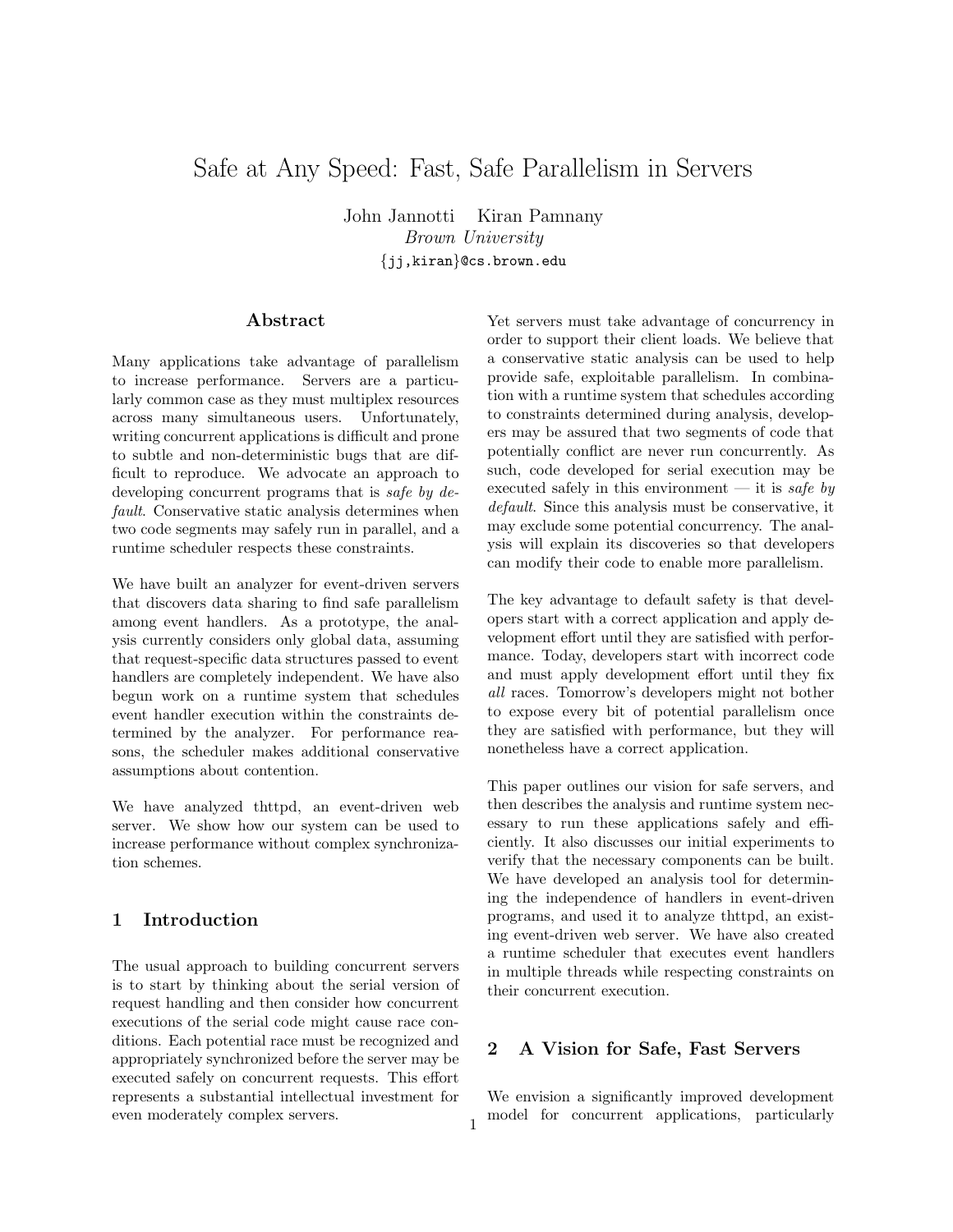servers. Today's most common architecture for concurrent servers uses a thread per request. While the code for individual threads is similar to the code written to handle a single request in a sequential server, it is the subtle set of required changes that causes problems. Locks or other synchronization primitives must be used to protect access to shared resources, but the use of these primitives introduces the possibility of deadlocks, livelock, potential starvation and other difficulties.

We liken the current state of concurrency management to the state of memory management without garbage collection. Using explicit memory management, programmers are expected to avoid memory leaks through a combination of discipline, intelligence, and careful debugging. Garbage collection eliminates the problem entirely, and incidentally results in simpler interfaces. Similarly, today's developers must explicitly manage the more difficult problem of concurrency, often leading to brittle interfaces that must be invoked under specific conditions with respect to any number of locks. Although some tools exist, both static [6, 7] and dynamic [10, 11, 12], to help track down concurrency bugs, we aim to eliminate the source of these bugs.

Since we aim to help developers exploit parallelism safely, prior approaches that have attempted to automatically find parallelism [3, 4, 5] might seem similar. The key difference in approach is that we believe developers are quite good at finding parallelism (especially in servers that appear quite parallel), but they sometimes make mistakes. An error that introduces unsafe parallelism leads to an incorrect program, while an error that hides potential parallelism is simply a performance problem. Therefore tools should focus on eliminating unsafe parallelism, rather than finding more safe parallelism while unsafe parallelism goes undiagnosed.

Programming model We are inspired by the event-driven programming style for managing concurrency in which a main loop receives events from the operating system and invokes handlers to process these events. These handlers are invoked with callback arguments which we refer to as contexts, which allow the handler to determine details about the work that must be performed. Handlers invoke asynchronous services and register further handlers to react to service responses. There is debate [1] over the ease of programming of event-driven systems, but they have an important correctness advantage over threaded systems: they naturally provide atomicity [8] for the code in each handler. Each handler is guaranteed to run to completion without interference from other handlers.

Unfortunately, a serial event loop precludes any parallelism between event handlers. In order to exploit multi-processors, a new execution model for eventdriven applications has been described [14] in which programmers manually specify colors for event handlers to explicitly enable parallelism. Event handlers of a given color never run concurrently with other handlers of the same color.

We believe developers should program to an atomic model, whether event-based or thread-based. It is the job of the static analysis and runtime system to ensure atomicity despite running much of the code in parallel. In the near-term, it is easiest to imagine implementing this vision for programs that are written in an event-driven style, or use short, runto-completion threads. For programs in this style, when the analysis errs on the side of caution and prevents parallel execution while a particular handler is running, the slow-down is limited to the lifetime of the handler. We believe our approach can eventually be used with programs written in a longlived threaded style as well, however programmers will need to indicate the segments over which they require atomicity to be preserved.

Scheduling model An atomic programming model allows developers to reason about the correctness of their programs, but they must consider the scheduling model in order to understand performance. The runtime will guarantee that atomic segments that might interfere with one another do not run in parallel. Therefore, the constraints discovered by the analyzer will be of interest to the programmer; given the source of a conflict, she might work to remove the constraint. For example, the conflict may be the result of a rarely taken error handling path that increments a global statistics counter. Here, a lock may be inserted around access to the the counter, which would allow the analyzer to remove the constraint. An explicit lock over a few lines of code would allow more parallelism than a constraint that would apply to an entire handler, regardless of whether the error handling path was taken.

Alternatively, the programmer may split the segment into several individually atomic stages. Figure 1 illustrates a well partioned example in which the work required to process a request is split into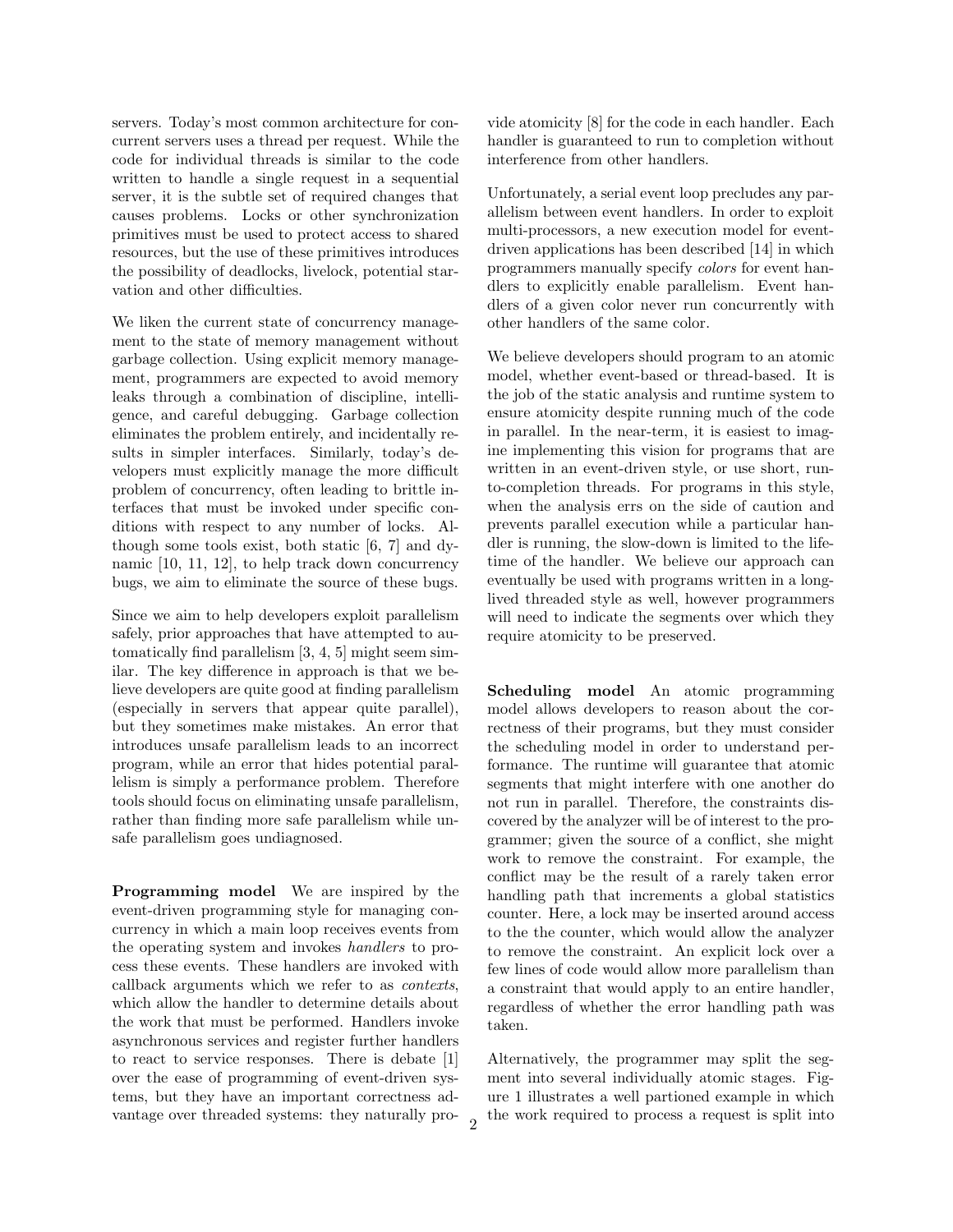six functions. After each connection is accepted, a chain of handlers processes the request. In this case, most handlers are independent across requests, so they may execute in parallel. The Query and Log functions access global variables, however, so they are constrained from running concurrently. If the server were broken into fewer stages, for example by handling the database query and response preparation together, the analysis and scheduler would be forced to avoid concurrency for response preparation in separate requests.

# 3 Approach

We have advocated a programming model in which code segments are implicitly prevented from concurrent execution if they share data unsafely. The programmer may then spend time explicitly removing these constraints to increase performance. This section describes the techniques used to find and enforce these constraints.

#### 3.1 Analysis

The analysis must determine when the set of data read by one handler overlaps with the set written by another. For safety, this analysis must be conservative. A handler that might access a particular data object must be treated as though it will.

Independence Consider two potential handlers, f and g. At runtime, the scheduler will consider specific invocations of handlers on specific context arguments, for example  $f(c_f)$  and  $g(c_q)$ . The static analysis must operate on handlers, not invocations, but should record information that allows the runtime scheduler to make decisions about invocations.



Figure 1: A request is processed by six handlers. The handlers are analyzed to obtain safe scheduling constraints. Grouped handlers have been deemed incompatible for concurrent execution. Vertical groups are contending on global variables.

It would be infeasible to trace reachability through contexts at runtime to determine potential conflicts.

A invocation possesses two roots from which all accesses must occur — the global variables of the program and the context it is invoked on. Although the analysis cannot observe the specific context for a particular invocation, it may consider an abstract representation of the context to determine a conservative estimate of reachable objects. If the objects reachable by  $f$  on any given context, and  $g$  on any given context are disjoint, then we know that  $f(c_f)$ may be scheduled simultaneously with  $g(c_q)$  without conflict for any given  $c_f$  and  $c_g$ . The analysis is performed at compile-time and thus cannot take into account the specific arguments to  $f$  and  $g$ , nor may it consider the state of the program's global variables.

If two handlers conflict because of their use of a global, they are unsafe to execute simultaneously under any circumstances. Conflicts on contexts are more subtle. Context are likely to be self-contained and unreachable from other roots. When analysis determines this to be true of the contexts in a particular program, it makes sense not only to ask, "Are f and g independent when invoked on unknown contexts?" but also "Are  $f$  and  $g$  independent when invoked on contexts that are known to be different?" Since we expect many handlers to conflict only when invoked on the same context, we believe that differentiating these cases is critical to uncovering significant parallelism.

The results of the analysis must be reported to the programmer to aid incremental improvement, as well as compiled into the application for use by the scheduler which must decide at run-time whether  $f$ may be executed with this *particular*  $c_f$  while g is simultaneously executing with a particular  $c_q$ .

Multiple contexts The analysis may be generalized by considering several independent contexts. anzed by considering several independent contexts.<br>For example, a program may use a context type which contains two kinds of data: the identity of conflict if the identity of the client is the same, but request itself. There may be event handlers that the client making a request, and the details of the do not conflict if the request details are the same. If the analysis considers only the single unified context, it will forbid all concurrent execution of these handlers, even when their contexts differ, because those contexts might share the same client. This is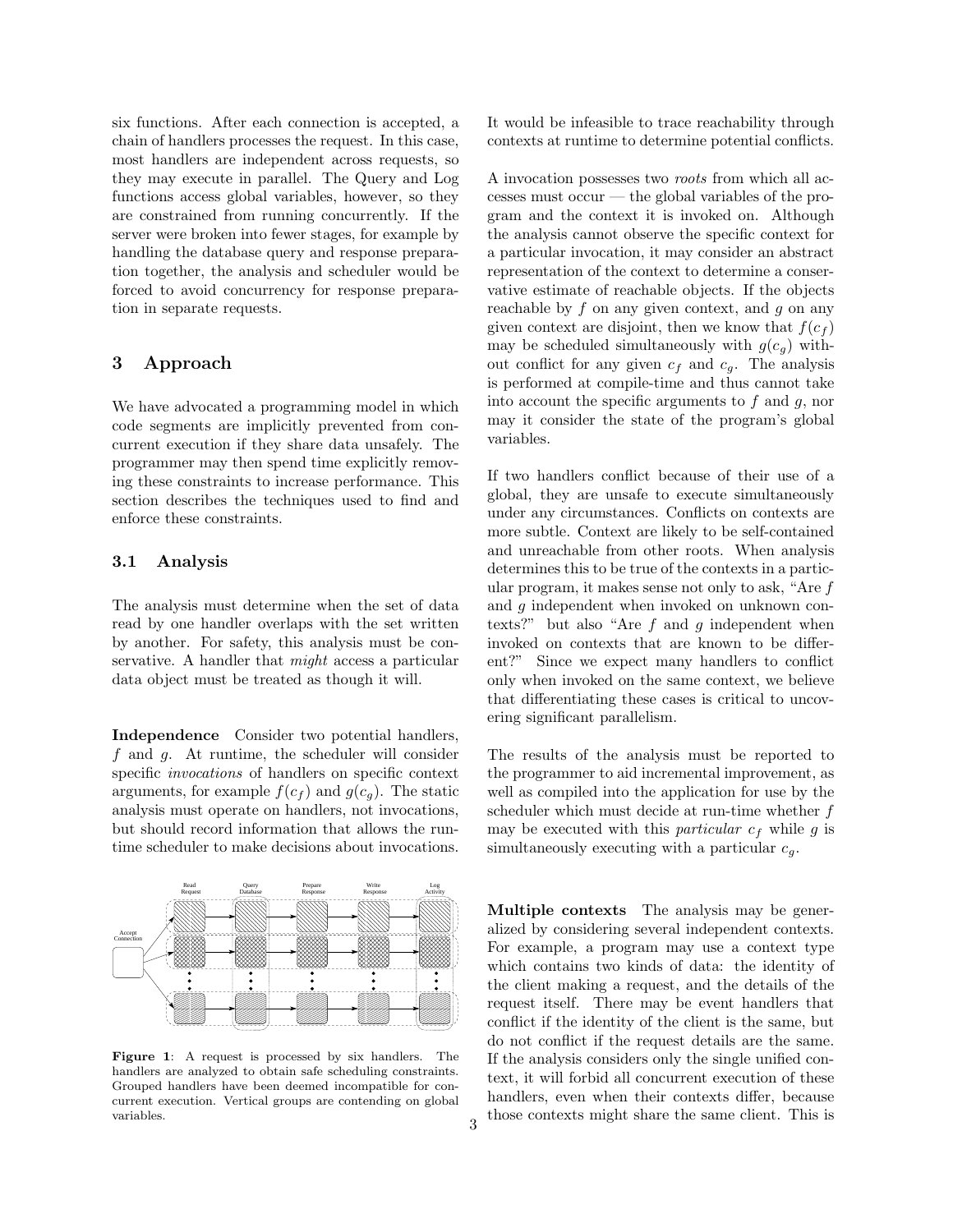overly conservative. In such cases, the static analysis and scheduler might be directed to consider client equality independently.

OS Resources The analysis must also consider how the program uses resources such as files and sockets. The static analysis we have described assumes that conflicting objects are blocks of memory, but they may also be operating system abstractions. Thus, the analyzer must be aware of the semantics of the system calls that pertain to these abstractions, and recognize safe concurrency in handlers that access objects of these types. Two handlers that read and write the same file may not be executed concurrently.

## 3.2 Scheduling

The runtime system must honor the constraints identified by the analysis. Handlers may only be invoked if the analysis shows that they are safe to run simultaneously with all other invocations currently executing. A naïve implementation of such a scheduler might have each thread that is ready to invoke a new handler query all other threads in order to determine the handlers they are executing. The thread would then select a non-conflicting handler to execute from a pool of pending invocations. However, such an approach would exhibit very poor performance (assuming short-running invocations) due to the need to synchronize access to this shared state before every invocation.

Work in thread scheduling for multiprocessors [2, 13] may improve this inefficiency; however, we have chosen to begin with a simple conservative approximation (described in the next section) in an effort to experimentally validate our analysis.

## 4 Validation

We have begun work by building an analysis tool using CIL [9], a C language analysis framework, and a scheduler using ideas from libasync-smp [14].

Analysis In our proof-of-concept analysis tool, we make several simplifying assumptions. First, we only analyze global data. We assume that any two handlers will conflict if passed the same context.

4

This is a conservative assumption until our analysis is improved. On the other hand, we assume that handlers do not conflict, except through global variables, when their contexts are different. This is not a conservative assumption but rather a pragmatic one. In the programs we have built and examined, it is common for contexts to be built out of completely unshared data. Pragmatic or not, this assumption must be removed when our analysis matures.. Finally, we have not begun to analyze explicit locks or OS primitives, such as file access.

Our analyzer begins by identifying the event handlers. For each handler, a complete call graph is generated, and the set of globals read and the set written are determined for each function called. When accessing a global variable, substructure is distinguished so that a write to stats->num connects is not conflated with stats->num\_users. Array indices are conflated, however. No attempt is made to distinguish users[1] from users[2].

Currently, the analyzer performs rudimentary alias analysis in order to identify code that passes globals to functions where they are read or written. In some cases these aliases are tracked precisely, in others the analysis conservatively assumes the worst.

Combining the call graph and the global access sets, the analysis determines the set of globals read and the set written for each handler and all its descendants in the call graph. Conflicts are reported for any two handlers in which one handler reads a global and the other writes it.

Scheduling We have built a scheduler that conservatively respects scheduling constraints without requiring a global lock. Our scheduler extends ideas described in libasync-smp [14] to schedule our richer constraints. In libasync-smp, a handler is labeled by a *color*; like-colored handlers may not be executed simultaneously.

A simple color based scheduler is insufficient to express the constraints of the program in Figure 1 in which a handler like Log may not execute with another handler for the same request or another Log handler, but it would undesirable to use the same color for all such handlers as that would preclude safe concurrency. To address this limitation, we introduce a second level of color, called a hue. Our scheduler ensures that no two handlers of the same hue or of the same color execute concurrently. Handlers may also have no hue or color; these can be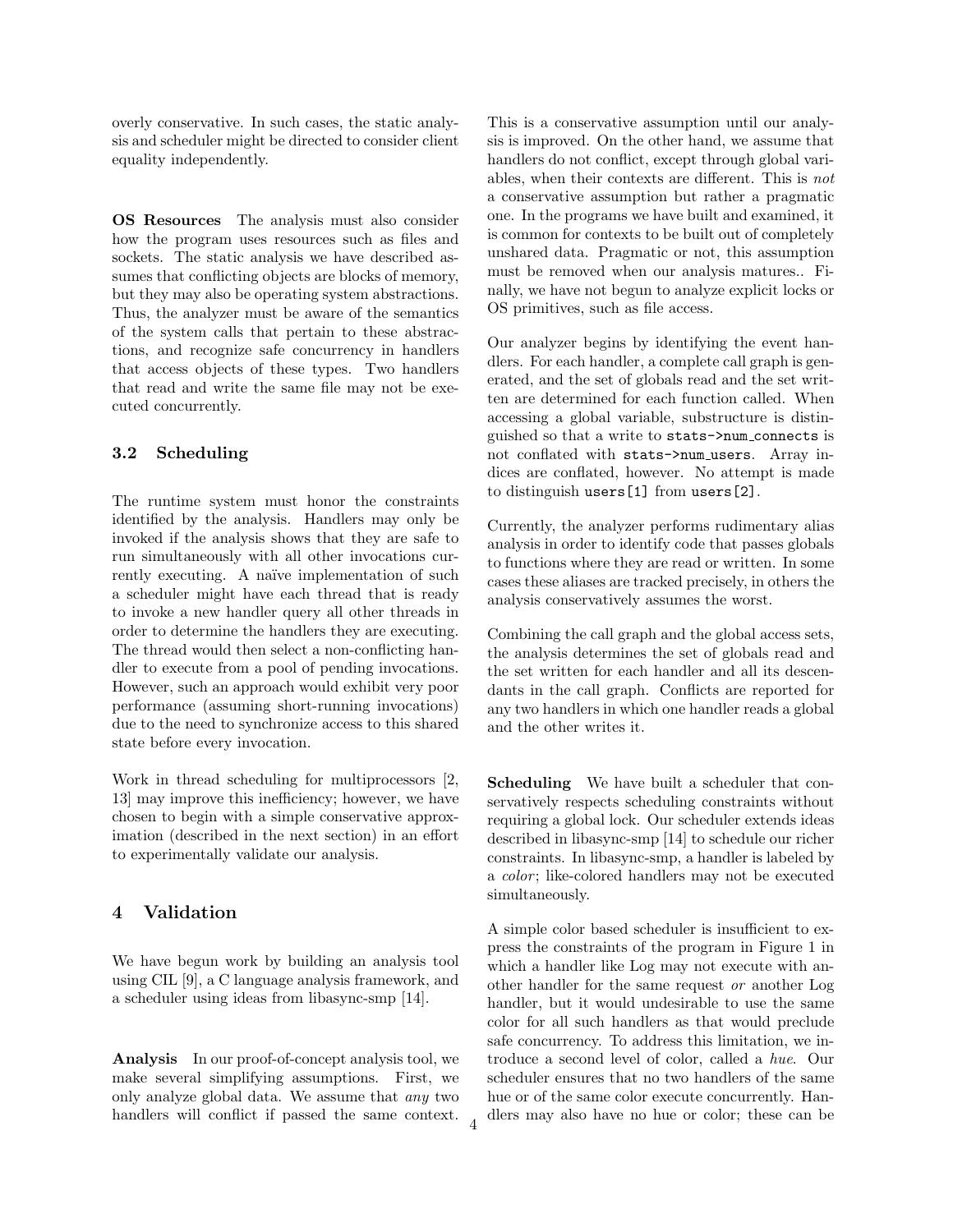executed without regard to the hue or color of other handlers. The scheduler uses a queue per color and a queue per hue to avoid a global lock.

The hue/color scheduler can be used to execute a conservative approximation of the constraints determined by analysis. Although hues and colors follow the same rules, they are used differently to encode the constraints determined during analysis. If two handlers may not be run in parallel, regardless of context, they are assigned the same hue. This implies that when  $f$  conflicts with  $g$ , and  $g$  conflicts with  $h$ , they must all receive the same hue—the hue represents the transitive closure of conflict on globals. This rule is conservative.  $g$  and  $h$  may not really conflict, but this simplification is easy to implement without expensive run-time checks.

However, if two may be run in parallel as long as their contexts differ, they are assigned the same color, not hue. Since we currently assume that all handlers with the same context conflict, we use the address of the context structure as the color. Handlers that can be executed in parallel with themselves, even on the same context, can be given no color though we expect this to be rare.

thttpd We have analyzed thttpd, an event-driven web server. thttpd was written in a traditional event-driven style. It contains no locks, and tries to avoid blocking in handlers by using non-blocking network I/O. However, it does not use non-blocking file I/O, as doing so remains a complicated proposition. Serial execution combined with blocking in file I/O makes thttpd a poor choice for disk-heavy workloads.

We hoped to learn how difficult it would be for a developer to safely alleviate this problem with the help of our analyzer and multi-threaded scheduler. thttpd performs quite well on cached workloads, so our goal was to prevent disk access from interfering with cached requests. thttpd mostly reads the file system through mmap therefore most blocking occurs when memory is paged in while writing to the network. In thttpd, handle send is the event handler that performs this function.

The handle send event handler had to be made independent with itself (when invoked on different contexts) so that multiple read requests could be in flight simultaneously. Our analyzer found six global variables that are read and written in handle send. Five of these are modified in really clear connection which is called by handle send if the connection must be closed. The sixth is a statistics counter that is updated in handle send itself.

There are two ways to remove such conflicts. One is to use locks to protect these accesses. The analyzer would then, once complete, recognize this protection and no longer report these accesses as conflicts for handle send. The disadvantage of this approach is that if other handlers also access these globals, it would be necessary to use these locks at each access in order to make handle send independent of those handlers as well. Another way to remove conflicts is to simply defer the variable update to a separate handler. This not only makes handle\_send independent with itself, but with other handlers as well.

We first deferred the invocation of really clear connection to a separate handler, changing two lines of code and adding a two line function. The analyzer then reported that handle send had a single conflict with itself–the statistics counter. We deferred the counter update to another handler, moving two lines of code to a new function and adding the call to register the action. This change removed all conflicts, not only making handle send independent with itself (when invoked with different contexts), but also with almost all the other handlers.

The changes necessary to enable this independence were minimal. The developer is guided at each step of the way with reports that label conflicts and the references that cause them.

# 5 Conclusions

The use of concurrency in servers should be safe by default. Using static analysis and an informed scheduler, naïve applications can be made safe from race conditions. If default safety comes at too high of a cost, the analysis can be used to inform developers where contention occurs so that it may be eliminated. Though our experiments are preliminary, we have been encouraged by the degree to which a realworld server, thttpd, could be analyzed and parallelized despite several conservative assumptions.

In the past, static analysis has been used to find likely bugs in programs, but human attention is often required to confirm the bug's existence and fix the problem. One may view the analysis we propose